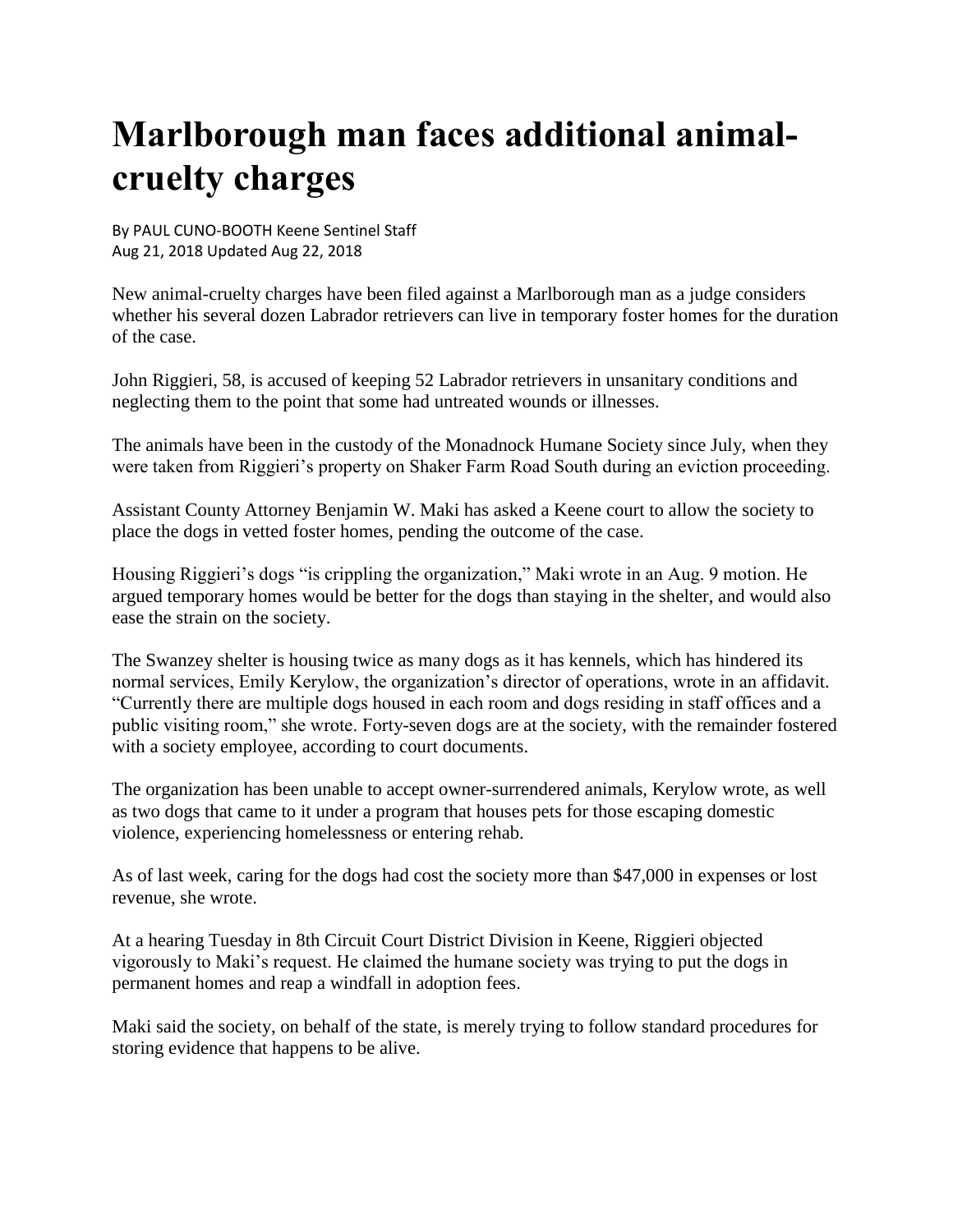Riggieri was first charged with four counts of animal cruelty Aug. 3. Maki on Friday added six new counts of the charge, which include allegations that Riggieri failed to treat at least 20 dogs for a range of medical conditions, including hookworm and giardia. All 10 charges are misdemeanors.

In an affidavit filed Monday in court, Lt. Caleb Dodson of the Cheshire County Sheriff's Office recounted the July 10 eviction that led to the animal-cruelty charges.

He described a chaotic outdoor scene, permeated by the stench of feces and urine, in which about a dozen dogs — some with visible wounds — snarled at one another over a line of food dumped in the driveway. Others barked from a second-floor window or elsewhere in the house, Dodson wrote.

Venturing inside, Dodson "found the residence completely covered (in) dog feces, urine and dirt" and the furniture "destroyed and chewed up," he wrote. Monadnock Humane Society staff had already removed a litter of puppies from a bathtub; when Dodson opened the door to the bathroom, he wrote, he was momentarily repelled by a strong smell of ammonia.

"The tub was smeared with feces," he wrote. "There was a container of liquid, which appeared to be their water dish, but was yellow with urine."

The conditions in the bathtub are the subject of one of the earlier charges, which alleges the puppies "sustained injuries from overexposure to their excrement."

The new charges claim Riggieri failed to treat one dog for tapeworm; four dogs for ear inflammation; 11 dogs for giardia, a parasite that infects the gastrointestinal system; and 20 dogs for hookworm. Two other charges accuse him of housing 16 dogs in a way that led to injuries and keeping all 52 dogs in unsanitary conditions.

Some of the dogs are mentioned in multiple complaints. A dog named Dean Martin allegedly suffered from giardia, ear inflammation and hookworm. Opie allegedly had a tapeworm and scarring.

Dodson took all of the animals into temporary protective custody, according to Maki's motion. New Hampshire's animal-cruelty statute allows that when an officer has good reason to believe an animal is or has been abused or neglected and "there is a clear and imminent danger to the animal's health or life."

Riggieri has disputed the state's allegations, telling The Sentinel earlier this month that "the facts that abound about this case are very, very problematic for the people who are making claims against my good character."

Riggieri declined to talk to a reporter at the courthouse Tuesday after learning he worked at The Sentinel.